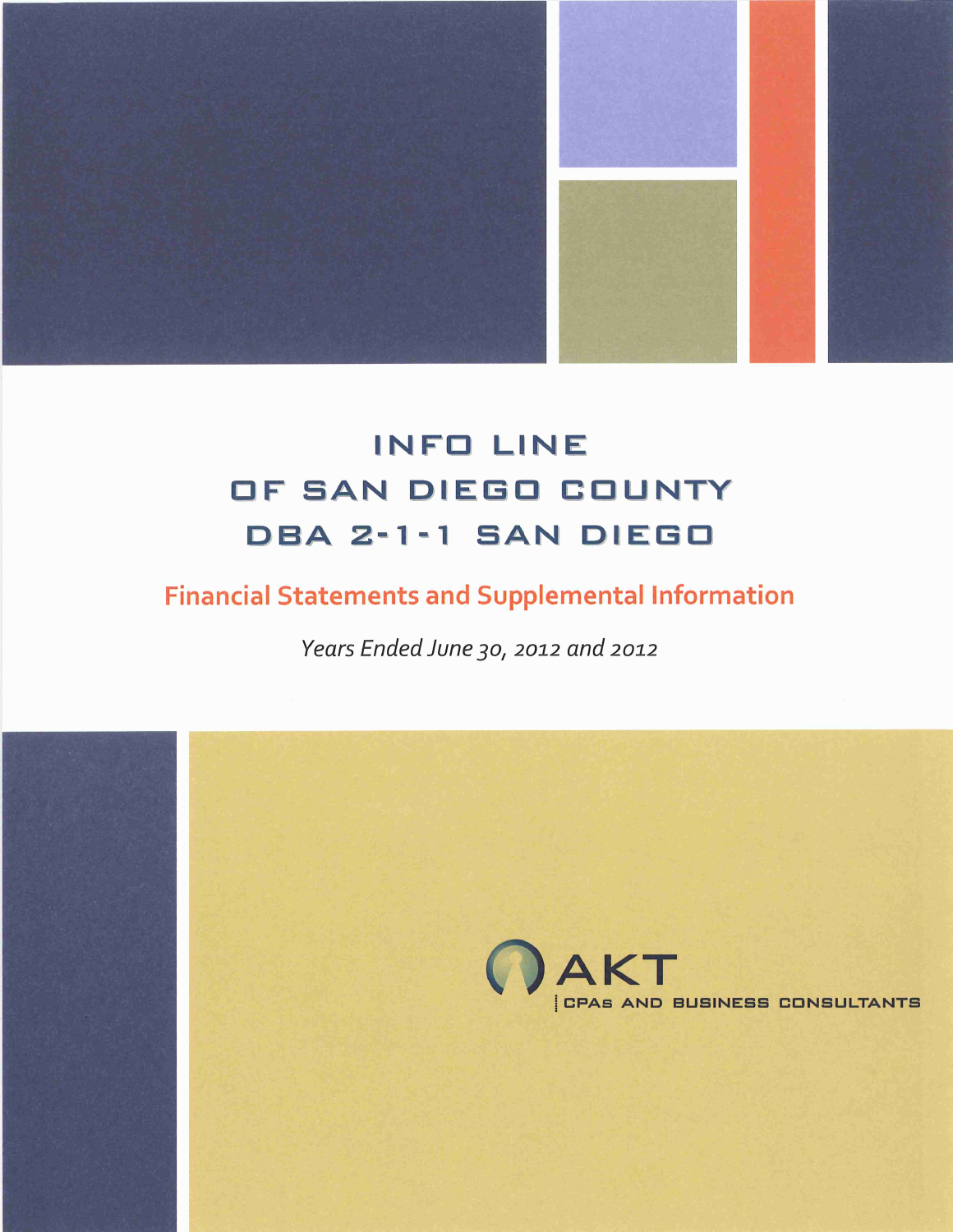# **Financial Statements and Supplemental Information**

Years Ended June 30, 2012 and 2011

## **Table of Contents**

|                                                                                                                                                                                                                     | Page              |
|---------------------------------------------------------------------------------------------------------------------------------------------------------------------------------------------------------------------|-------------------|
| <b>Independent Auditors' Report</b>                                                                                                                                                                                 | 1                 |
| <b>Financial Statements:</b>                                                                                                                                                                                        |                   |
| <b>Statements of Financial Position</b>                                                                                                                                                                             | 2                 |
| <b>Statements of Activities</b>                                                                                                                                                                                     | 3                 |
| <b>Statements of Functional Expenses</b>                                                                                                                                                                            | 5                 |
| <b>Statements of Cash Flows</b>                                                                                                                                                                                     | 7                 |
| Notes to Financial Statements                                                                                                                                                                                       | 8                 |
| Supplemental Information:                                                                                                                                                                                           |                   |
| Report on Internal Control over Financial Reporting and on Compliance<br>and Other Matters Based on an Audit of Financial Statements<br>Performed in Accordance with Government Auditing Standards                  | $12 \overline{ }$ |
| Independent Auditors' Report on Compliance with Requirements That Could<br>Have a Direct and Material Effect on Each Major Program and on Internal<br>Control over Compliance in Accordance with OMB Circular A-133 | 14                |
| Schedule of Expenditures of Federal Awards                                                                                                                                                                          | 16                |
| Notes to Schedule of Expenditures of Federal Awards                                                                                                                                                                 | 17                |
| Schedule of Findings and Questioned Costs                                                                                                                                                                           | 18                |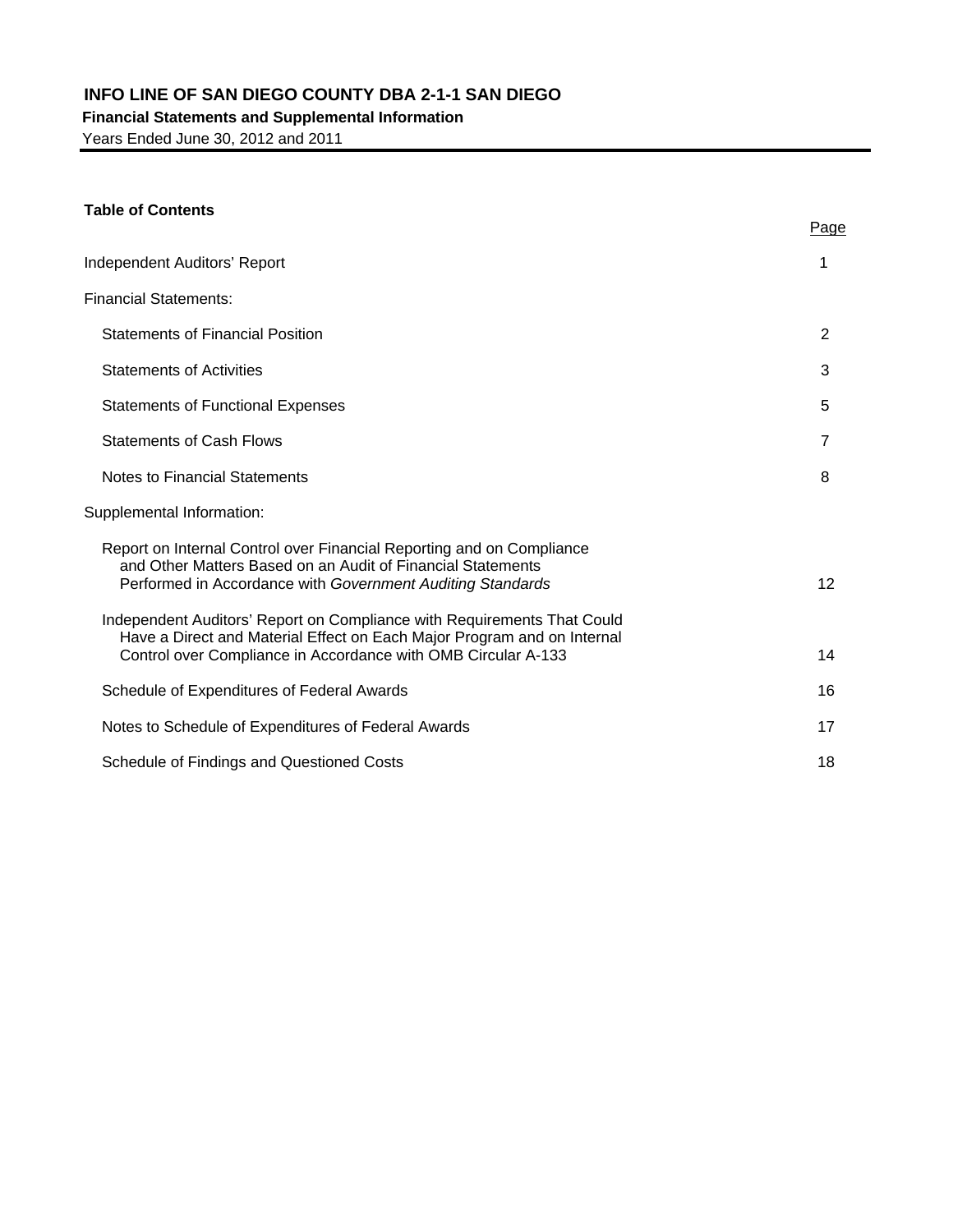

#### **INDEPENDENT AUDITORS' REPORT**

To the Board of Directors INFO LINE of San Diego County dba 2-1-1 San Diego San Diego, California

We have audited the accompanying statements of financial position of INFO LINE of San Diego County dba 2-1-1 San Diego (a nonprofit organization) as of June 30, 2012 and 2011, and the related statements of activities, functional expenses, and cash flows for the years then ended. These financial statements are the responsibility of INFO LINE of San Diego County dba 2-1-1 San Diego's management. Our responsibility is to express an opinion on these financial statements based on our audits.

We conducted our audits in accordance with auditing standards generally accepted in the United States of America and the standards applicable to financial audits contained in *Government Auditing Standards*, issued by the Comptroller General of the United States. Those standards require that we plan and perform the audits to obtain reasonable assurance about whether the financial statements are free of material misstatement. An audit includes examining, on a test basis, evidence supporting the amounts and disclosures in the financial statements. An audit also includes assessing the accounting principles used and the significant estimates made by management, as well as evaluating the overall financial statement presentation. We believe that our audits provide a reasonable basis for our opinion.

In our opinion, the financial statements referred to above present fairly, in all material respects, the financial position of INFO LINE of San Diego County dba 2-1-1 San Diego as of June 30, 2012 and 2011, and the changes in its net assets and its cash flows for the years then ended in conformity with accounting principles generally accepted in the United States of America.

In accordance with *Government Auditing Standards*, we have also issued our report dated October 26, 2012 on our consideration of INFO LINE of San Diego County dba 2-1-1 San Diego's internal control over financial reporting and on our tests of its compliance with certain provisions of laws, regulations, contracts, and grant agreements and other matters. The purpose of that report is to describe the scope of our testing of internal control over financial reporting and compliance and the results of that testing, and not to provide an opinion on the internal control over financial reporting or on compliance. That report is an integral part of an audit performed in accordance with *Government Auditing Standards* and should be considered in assessing the results of our audits.

Our audits were conducted for the purpose of forming an opinion on the basic financial statements. The accompanying schedule of expenditures of federal awards is presented for purposes of additional analysis as required by U.S. Office of Management and Budget Circular A-133, *Audits of States, Local Governments, and Non-Profit Organizations*, and is not a required part of the financial statements. Such information is the responsibility of management and was derived from and relates directly to the underlying accounting and other records used to prepare the financial statements. The information has been subjected to the auditing procedures applied in the audits of the financial statements and certain additional procedures, including comparing and reconciling such information directly to the underlying accounting and other records used to prepare the financial statements or to the financial statements themselves, and other additional procedures in accordance with auditing standards generally accepted in the United States of America. In our opinion, the information is fairly stated in all material respects in relation to the basic financial statements as a whole.

AKT LLP

San Diego, California October 26, 2012

 AKT LLP, CPAs and Business Consultants | SAN DIEGO | 7676 Hazard Center Drive, Suite 1300, San Diego, CA 92108 Phone: 619.810.4940 Fax: 619.810.4941

PORTLAND, OR : SALEM, OR : CARLSBAD, CA : ESCONDIDO, CA : SAN DIEGO, CA : ANCHORAGE, AK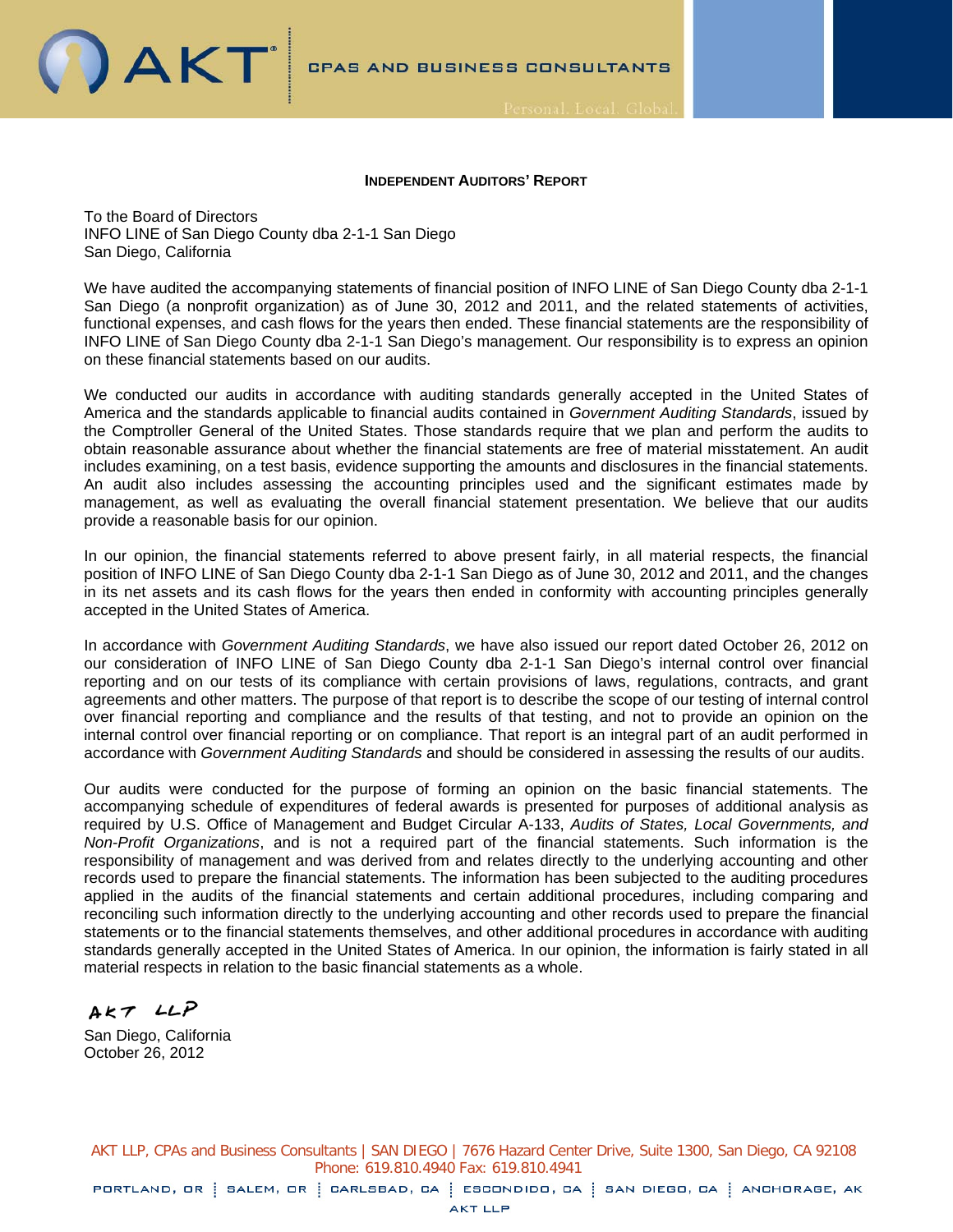## **INFO LINE OF SAN DIEGO COUNTY DBA 2-1-1 SAN DIEGO Statements of Financial Position** June 30, 2012 and 2011

|                                                                     |    | 2012      | 2011            |
|---------------------------------------------------------------------|----|-----------|-----------------|
| <b>ASSETS</b>                                                       |    |           |                 |
| <b>Current Assets:</b>                                              |    |           |                 |
| Cash<br>Accounts receivable, net of allowance for doubtful accounts | \$ | 455,536   | \$<br>352,092   |
| of \$0 (2012) and \$67,425 (2011)                                   |    | 601,412   | 526,634         |
| Food Stamp program receivable                                       |    | 112,945   | 311,510         |
| Current portion of promises to give                                 |    | 300,000   | 150,000         |
| Prepaid expenses                                                    |    | 22,427    | 36,555          |
| <b>Total Current Assets</b>                                         |    | 1,492,320 | 1,376,791       |
| Non-current Assets:                                                 |    |           |                 |
| Promises to give, net of current portion                            |    | 45,000    |                 |
| Property and equipment, net of accumulated depreciation             |    | 535,078   | 613,109         |
| Deposits and other assets                                           |    | 19,130    | 19,130          |
|                                                                     | S  | 2,091,528 | \$<br>2,009,030 |
| <b>LIABILITIES AND NET ASSETS</b>                                   |    |           |                 |
| <b>Current Liabilities:</b>                                         |    |           |                 |
| Accounts payable                                                    | \$ | 57,523    | \$<br>77,185    |
| Food Stamp program payable                                          |    | 112,945   | 311,510         |
| Accrued expenses                                                    |    | 221,830   | 235,633         |
| Current portion deferred rent                                       |    | 39,579    | 39,579          |
| <b>Total Current Liabilities</b>                                    |    | 431,877   | 663,907         |
| Long-term Liabilities - deferred rent, net of current portion       |    | 105,544   | 140,176         |
|                                                                     |    | 537,421   | 804,083         |
| Net Assets:                                                         |    |           |                 |
| Unrestricted                                                        |    | 1,195,049 | 984,654         |
| Temporarily restricted                                              |    | 359,058   | 220,293         |
|                                                                     |    | 1,554,107 | 1,204,947       |
| <b>Total Liabilities and Net Assets</b>                             | \$ | 2,091,528 | \$<br>2,009,030 |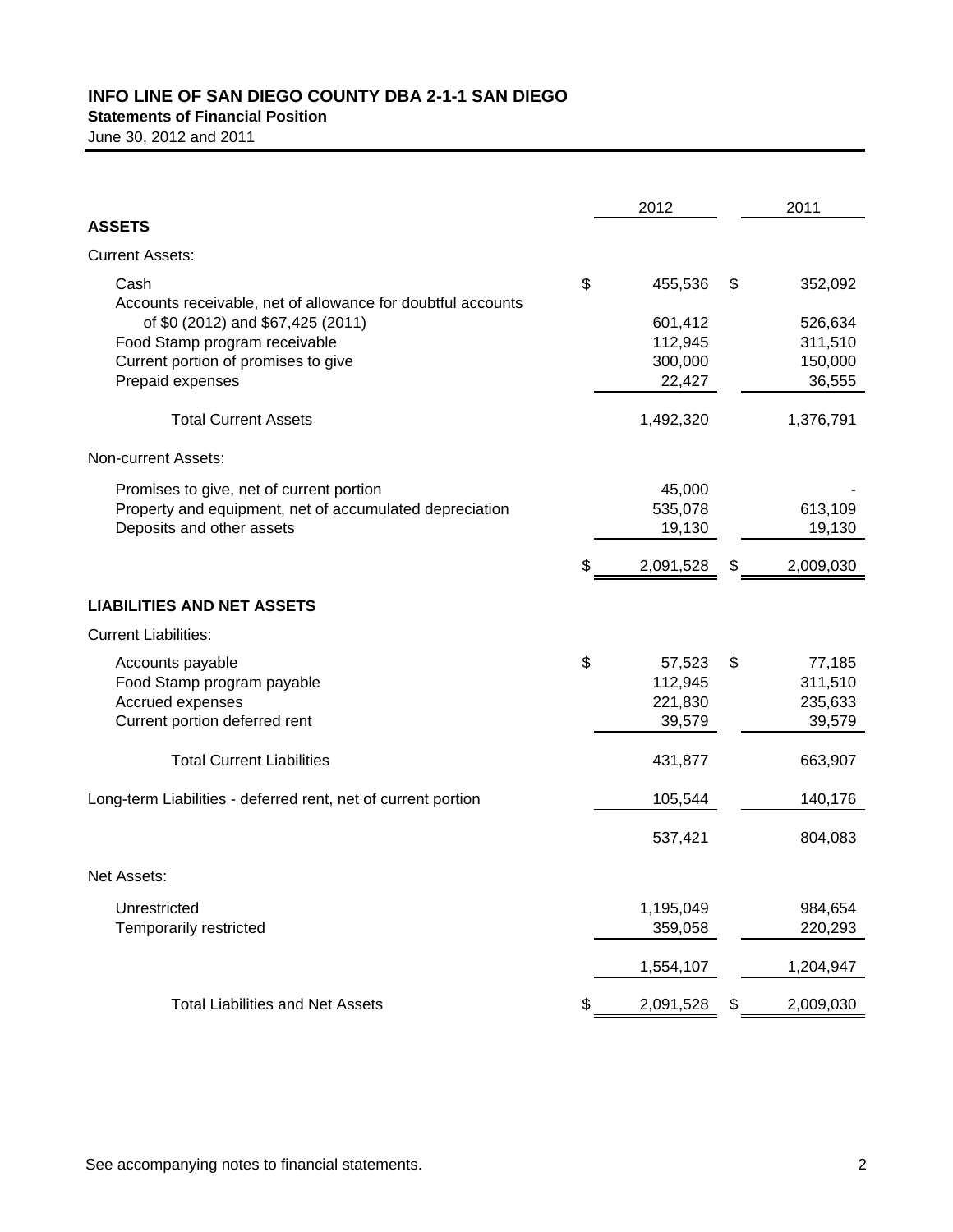#### **INFO LINE OF SAN DIEGO COUNTY DBA 2-1-1 SAN DIEGO Statement of Activities**

|                                            | Temporarily<br>Restricted<br>Unrestricted |                 |            |     | Total     |
|--------------------------------------------|-------------------------------------------|-----------------|------------|-----|-----------|
| Support and Revenue:                       |                                           |                 |            |     |           |
| Grants and contracts                       | \$                                        | 4,742,386 \$    |            | \$  | 4,742,386 |
| Contributions                              |                                           | 460,755         | 359,058    |     | 819,813   |
| Fee for service                            |                                           | 6,158           |            |     | 6,158     |
| In-kind donations                          |                                           | 10,678          |            |     | 10,678    |
| Special event, net of expenses of \$51,524 |                                           | 136,926         |            |     | 136,926   |
| Miscellaneous                              |                                           | 21,382          |            |     | 21,382    |
| Net assets released from restrictions,     |                                           |                 |            |     |           |
| satisfaction of program restrictions       |                                           | 220,293         | (220, 293) |     |           |
| <b>Total Support and Revenue</b>           |                                           | 5,598,578       | 138,765    |     | 5,737,343 |
| Expenses:                                  |                                           |                 |            |     |           |
| Program services                           |                                           | 4,680,437       |            |     | 4,680,437 |
| Supporting services:                       |                                           |                 |            |     |           |
| General and administrative                 |                                           | 446,269         |            |     | 446,269   |
| Fundraising                                |                                           | 261,477         |            |     | 261,477   |
|                                            |                                           |                 |            |     |           |
| <b>Total Expenses</b>                      |                                           | 5,388,183       |            |     | 5,388,183 |
| Increase in Net Assets                     |                                           | 210,395         | 138,765    |     | 349,160   |
| Net Assets, beginning                      |                                           | 984,654         | 220,293    |     | 1,204,947 |
| Net Assets, ending                         | S                                         | 1,195,049<br>\$ | 359,058    | \$. | 1,554,107 |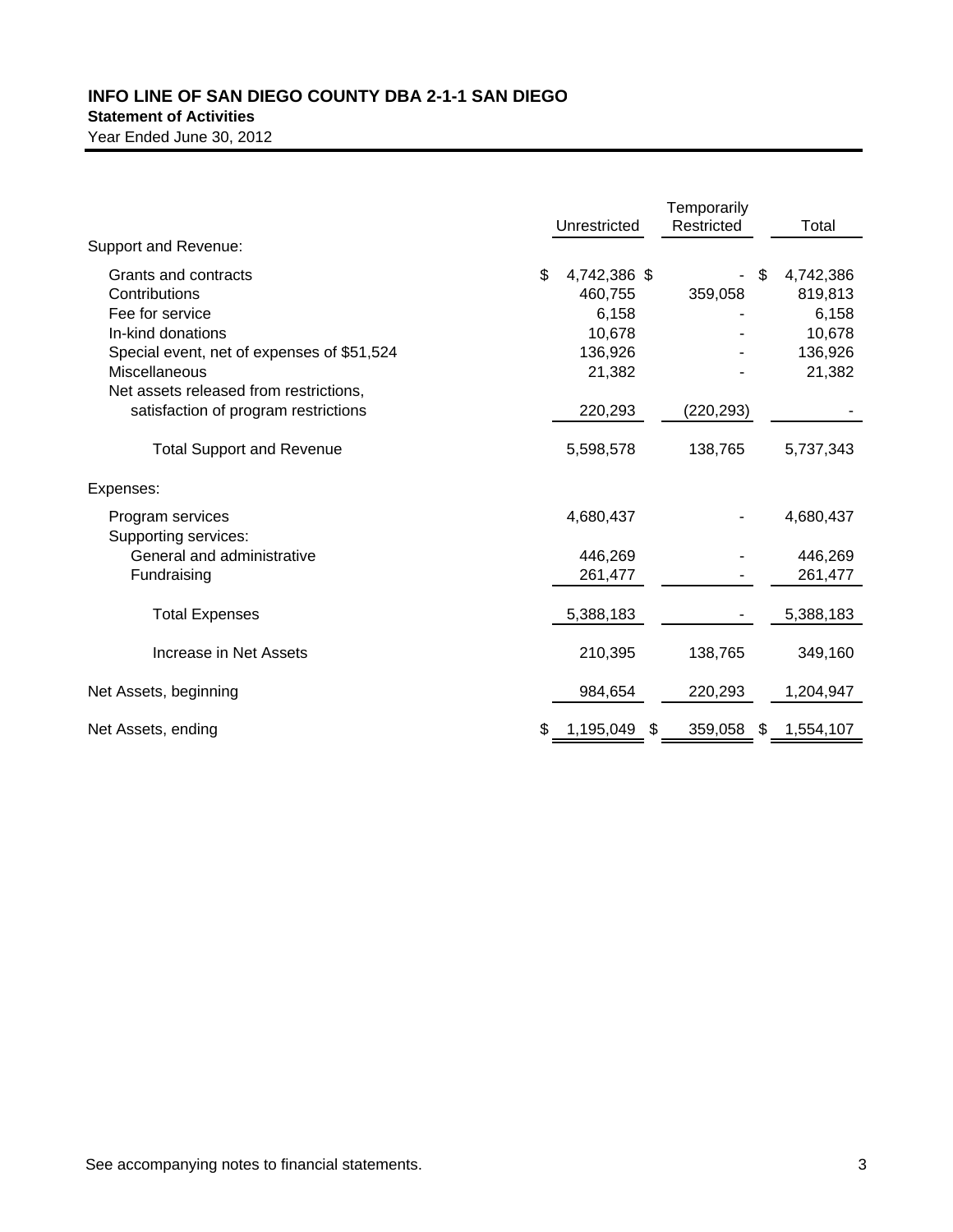#### **INFO LINE OF SAN DIEGO COUNTY DBA 2-1-1 SAN DIEGO Statement of Activities**

|                                            | Unrestricted  | Temporarily<br>Restricted | Total     |
|--------------------------------------------|---------------|---------------------------|-----------|
| Support and Revenue:                       |               |                           |           |
| \$<br>Grants and contracts                 | 4,125,767 \$  | \$                        | 4,125,767 |
| Contributions                              | 541,298       | 112,500                   | 653,798   |
| Fee for service                            | 4,000         |                           | 4,000     |
| In-kind donations                          | 39,848        |                           | 39,848    |
| Special event, net of expenses of \$30,875 | 87,680        |                           | 87,680    |
| Miscellaneous                              | 1,365         |                           | 1,365     |
| Net assets released from restrictions,     |               |                           |           |
| satisfaction of program restrictions       | 125,752       | (125, 752)                |           |
| <b>Total Support and Revenue</b>           | 4,925,710     | (13, 252)                 | 4,912,458 |
| Expenses:                                  |               |                           |           |
| Program services                           | 4,230,831     |                           | 4,230,831 |
| Supporting services:                       |               |                           |           |
| General and administrative                 | 320,387       |                           | 320,387   |
| Fundraising                                | 228,049       |                           | 228,049   |
| <b>Total Expenses</b>                      | 4,779,267     |                           | 4,779,267 |
| Increase (Decrease) in Net Assets          | 146,443       | (13, 252)                 | 133,191   |
| Net Assets, beginning                      | 838,211       | 233,545                   | 1,071,756 |
| Net Assets, ending                         | 984,654<br>\$ | 220,293<br>\$             | 1,204,947 |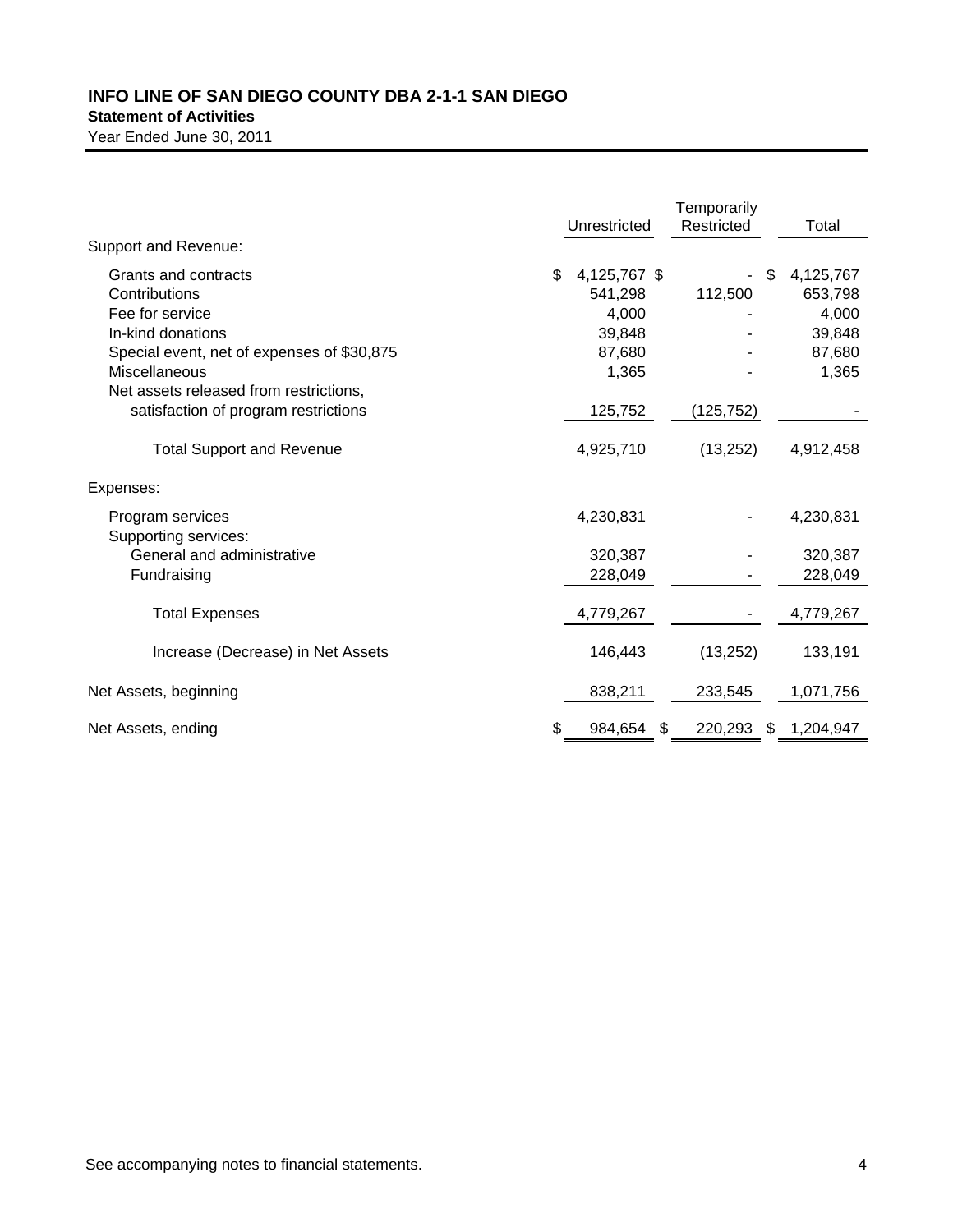# **Statement of Functional Expenses**

|                                    | <b>Supporting Services</b> |           |                |               |    |           |
|------------------------------------|----------------------------|-----------|----------------|---------------|----|-----------|
|                                    |                            | Program   | General and    |               |    |           |
|                                    |                            | Services  | Administrative | Fundraising   |    | Total     |
|                                    |                            |           |                |               |    |           |
| Salaries and benefits              | \$                         | 2,775,758 | 212,377        | 168,028       | S. | 3,156,163 |
| CalFresh subrecipients             |                            | 856,980   |                |               |    | 856,980   |
| Consultants                        |                            | 291,823   | 181,394        | 26,082        |    | 499,299   |
| Telephone                          |                            | 219,600   | 14,667         | 11,524        |    | 245,791   |
| Occupancy                          |                            | 149,813   | 10,846         | 6,559         |    | 167,218   |
| Depreciation                       |                            | 148,527   | 11,124         | 6,728         |    | 166,379   |
| Travel                             |                            | 65,976    | 630            | 8,711         |    | 75,317    |
| Repairs and maintenance            |                            | 33,964    | 2,683          | 274           |    | 36,921    |
| Staff development                  |                            | 22,889    | 9,710          | 4,195         |    | 36,794    |
| Office supplies                    |                            | 29,945    | 1,424          | 2,122         |    | 33,491    |
| Meetings                           |                            | 18,151    | 1,344          | 2,287         |    | 21,782    |
| Printing and duplicating           |                            | 13,972    | 231            | 6,676         |    | 20,879    |
| Dues, licenses and permits         |                            | 6,330     | 576            | 12,289        |    | 19,195    |
| Insurance                          |                            | 14,616    | 313            | 189           |    | 15,118    |
| Postage                            |                            | 11,602    | 864            | 273           |    | 12,739    |
| Employee and volunteer recognition |                            | 9,342     | 1,402          | 284           |    | 11,028    |
| Bad debt                           |                            | 5,286     |                | 1,100         |    | 6,386     |
| Miscellaneous                      |                            | 1,382     | 2,051          | 2,563         |    | 5,996     |
| <b>Relocation consulting</b>       |                            | 4,104     | 307            | 187           |    | 4,598     |
| Advertising                        |                            | 377       |                | 1,406         |    | 1,783     |
| Interest                           |                            |           | 488            |               |    | 488       |
| Gain on sale of asset              |                            |           | (6, 162)       |               |    | (6, 162)  |
|                                    |                            | 4,680,437 | \$<br>446,269  | \$<br>261,477 | S  | 5,388,183 |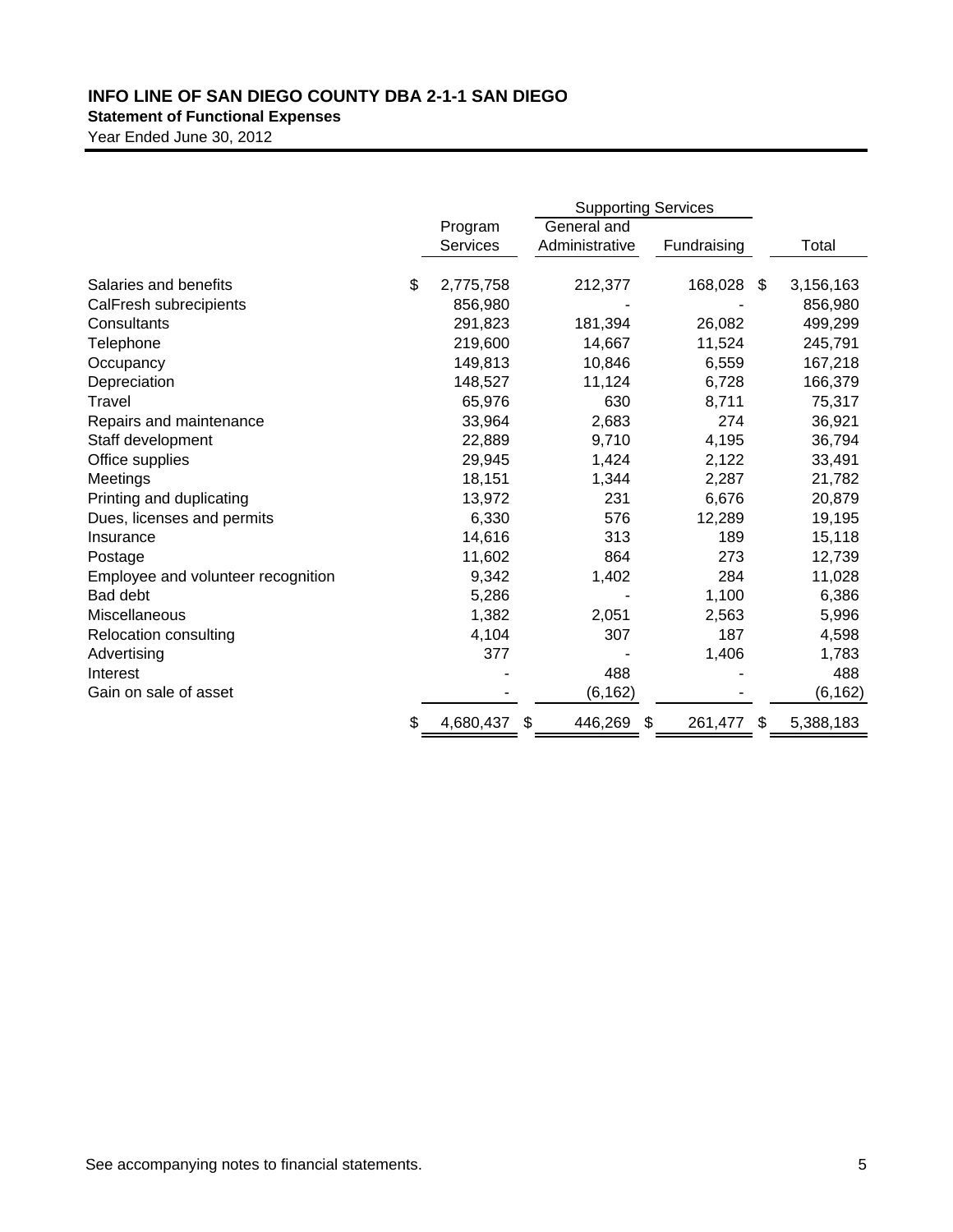# **Statement of Functional Expenses**

|                                    | <b>Supporting Services</b> |                 |    |                |    |             |     |           |
|------------------------------------|----------------------------|-----------------|----|----------------|----|-------------|-----|-----------|
|                                    |                            | Program         |    | General and    |    |             |     |           |
|                                    |                            | <b>Services</b> |    | Administrative |    | Fundraising |     | Total     |
| Salaries and benefits              | \$                         | 2,443,593 \$    |    | 103,881        | S  | 179,575     | \$  | 2,727,049 |
| CalFresh subrecipients             |                            | 594,245         |    |                |    |             |     | 594,245   |
| Consultants                        |                            | 324,793         |    | 47,217         |    | 14,842      |     | 386,852   |
| Telephone                          |                            | 269,586         |    | 13,965         |    | 13,557      |     | 297,108   |
| Occupancy                          |                            | 205,780         |    | 6,858          |    | 6,773       |     | 219,411   |
| Depreciation                       |                            | 123,843         |    | 4,244          |    | 4,102       |     | 132,189   |
| <b>Bad debts</b>                   |                            | 67,425          |    |                |    |             |     | 67,425    |
| Repairs and maintenance            |                            | 62,319          |    | 2,153          |    | 2,045       |     | 66,517    |
| Travel                             |                            | 43,536          |    | 10,191         |    | 1,368       |     | 55,095    |
| <b>Relocation consulting</b>       |                            | 43,669          |    | 1,537          |    | 1,460       |     | 46,666    |
| Dues, licenses and permits         |                            | 4,189           |    | 34,730         |    | 1,330       |     | 40,249    |
| Printing and duplicating           |                            | 24,675          |    | 7,178          |    | 545         |     | 32,398    |
| Office supplies                    |                            | 4,753           |    | 24,517         |    | 6           |     | 29,276    |
| Meetings                           |                            | 2,647           |    | 13,649         |    | 954         |     | 17,250    |
| Staff development                  |                            | 1,389           |    | 13,467         |    | 150         |     | 15,006    |
| Insurance                          |                            | 2,750           |    | 8,554          |    |             |     | 11,304    |
| Miscellaneous                      |                            | 3,774           |    | 6,513          |    | 627         |     | 10,914    |
| Postage                            |                            | 5,609           |    | 4,476          |    | 39          |     | 10,124    |
| Employee and volunteer recognition |                            | 1,529           |    | 5,168          |    | 19          |     | 6,716     |
| Website and internet               |                            | 576             |    | 4,477          |    |             |     | 5,053     |
| Interest                           |                            |                 |    | 3,852          |    |             |     | 3,852     |
| Loss on sale of asset              |                            |                 |    | 2,902          |    |             |     | 2,902     |
| Advertising                        |                            | 151             |    | 195            |    | 657         |     | 1,003     |
| Property taxes                     |                            |                 |    | 663            |    |             |     | 663       |
|                                    | \$                         | 4,230,831       | S. | 320,387        | \$ | 228,049     | \$. | 4,779,267 |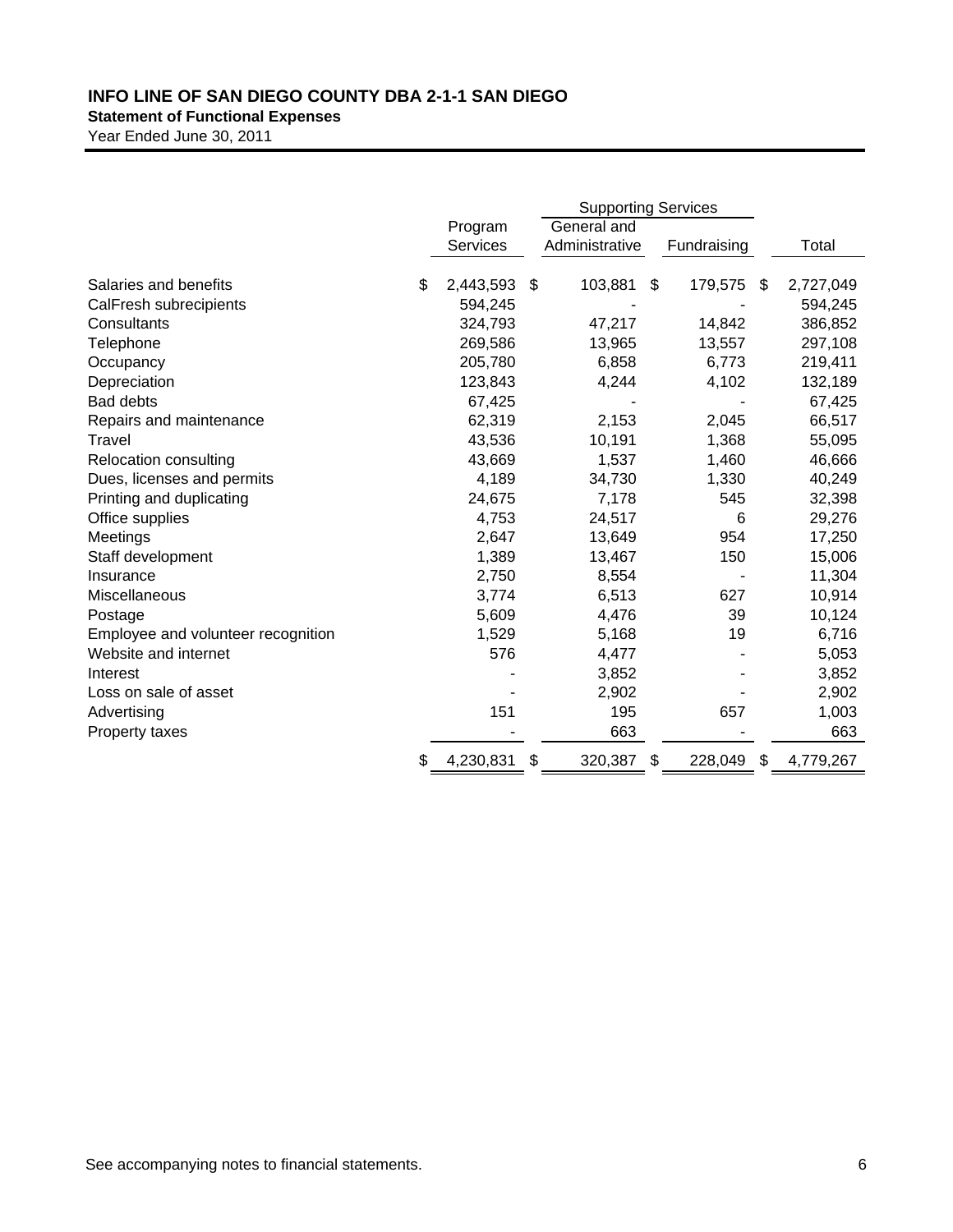# **Statements of Cash Flows**

Years Ended June 30, 2012 and 2011

|                                       |                                                      | 2012          | 2011          |
|---------------------------------------|------------------------------------------------------|---------------|---------------|
| Cash Flows from Operating Activities: |                                                      |               |               |
| Increase in net assets                |                                                      | \$<br>349,160 | \$<br>133,191 |
|                                       | Adjustments to reconcile increase in net assets to   |               |               |
|                                       | net cash provided by operating activities:           |               |               |
| Depreciation                          |                                                      | 166,379       | 132,189       |
|                                       | (Gain) loss on disposal of property and equipment    | (6, 162)      | 2,902         |
|                                       | Donated property and equipment                       | (6,000)       |               |
|                                       | Change in allowance for doubtful accounts receivable | (67, 425)     |               |
|                                       | Changes in operating assets and liabilities:         |               |               |
| Accounts receivable, net              |                                                      | (7, 353)      | 66,342        |
|                                       | Food Stamp program receivable                        | 198,565       | (105, 810)    |
| Promises to give                      |                                                      | (195,000)     | 50,000        |
| Prepaid expenses                      |                                                      | 14,128        | (24, 624)     |
| Deposits and other assets             |                                                      |               | 6,281         |
| Accounts payable                      |                                                      | (19,662)      | (45, 404)     |
|                                       | Food Stamp program payable                           | (198, 565)    | 105,810       |
| Accrued expenses                      |                                                      | (13,803)      | 124,814       |
| Deferred revenue                      |                                                      |               | (75,000)      |
| Deferred rent                         |                                                      | (34, 632)     | 179,755       |
|                                       | Net Cash Provided by Operating Activities            | 179,630       | 550,446       |
| Cash Flows from Investing Activities: |                                                      |               |               |
|                                       | Proceeds from sale of property and equipment         | 6,162         |               |
| Purchases of property and equipment   |                                                      | (82, 348)     | (490, 339)    |
|                                       | Net Cash Used by Investing Activities                | (76, 186)     | (490, 339)    |
|                                       | Net Increase in Cash                                 | 103,444       | 60,107        |
| Cash, beginning                       |                                                      | 352,092       | 291,985       |
| Cash, ending                          |                                                      | \$<br>455,536 | \$<br>352,092 |
|                                       | Supplemental Disclosures of Cash Flow Information:   |               |               |
| Cash paid for interest                |                                                      | \$<br>1,563   | \$<br>3,852   |
|                                       |                                                      |               |               |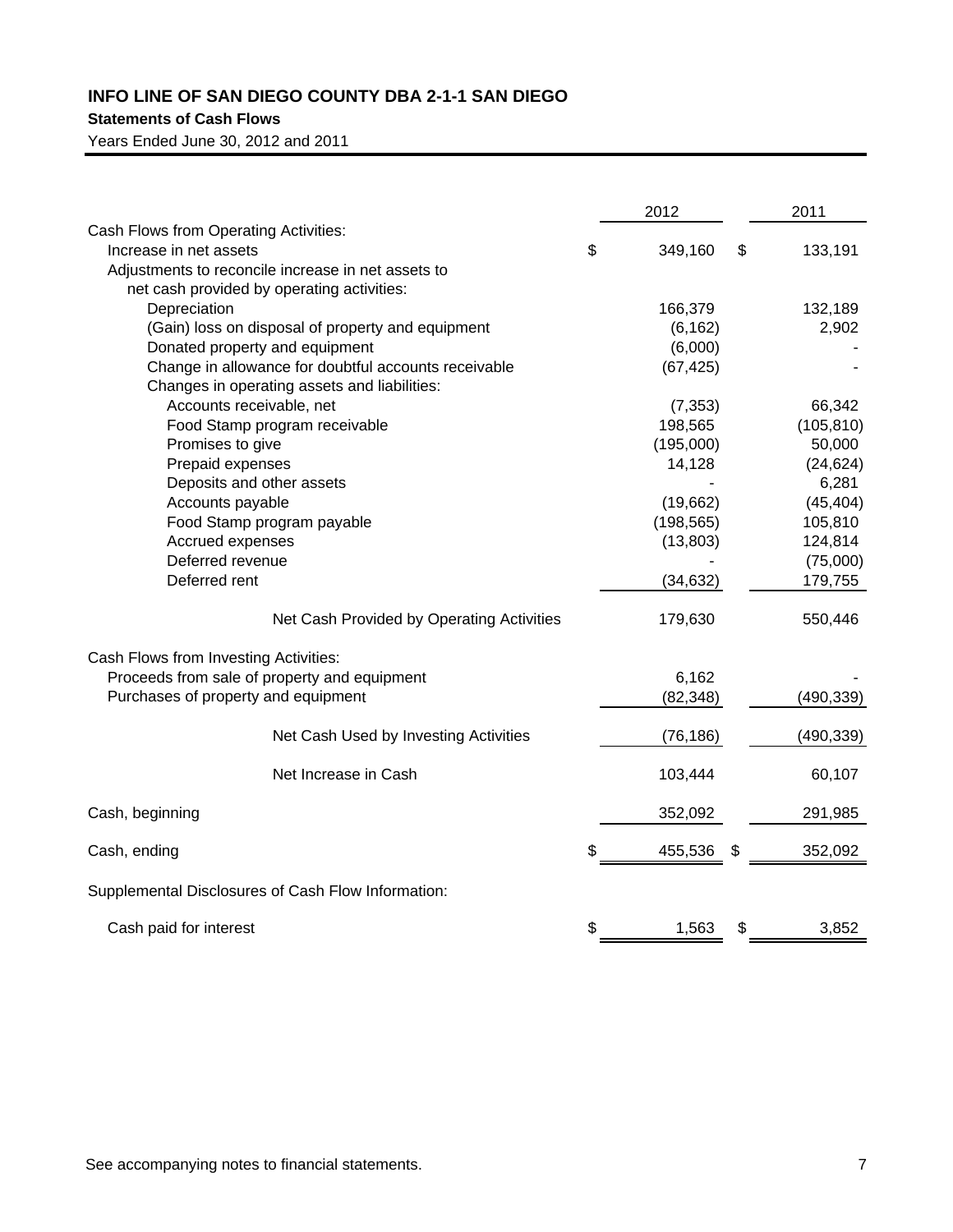Years Ended June 30, 2012 and 2011

#### **Note 1 – Organization and Summary of Significant Accounting Policies**

#### Nature of Activities

Serving the entire population of its region, INFO LINE of San Diego County dba 2-1-1 San Diego (Organization) is a California nonprofit organization formed in 2003 that connects people with community, health and disaster services through a free, 24/7 stigma-free phone service and searchable online database. 2-1-1 San Diego's mission is to help people by connecting them efficiently to the service delivery system, and by providing vital trend information for community planning. The Organization's support and revenue comes primarily from contracts and grants.

#### Financial Statement Presentation

The Organization reports information regarding its financial position and activities according to three classes of net assets: unrestricted net assets, temporarily restricted net assets, and permanently restricted net assets.

- Unrestricted net assets represent expendable funds available for operations, which are not otherwise limited by donor restrictions.
- Temporarily restricted net assets consist of contributed funds subject to donor-imposed restrictions contingent upon specific performance of a future event or a specific passage of time before the Organization may spend the funds.
- Permanently restricted net assets are subject to irrevocable donor restrictions requiring that the assets be maintained in perpetuity usually for the purpose of generating investment income to fund current operations.

The Organization had no permanently restricted net assets during the years ended June 30, 2012 and 2011.

#### Accounts Receivable

The accounts receivable arise in the normal course of operations. It is the policy of management to review the outstanding accounts receivable at year end, as well as the bad debt write-offs experienced in the past, and establish an allowance for doubtful accounts for uncollectible amounts. No allowances was considered necessary at June 30, 2012 because management believes all amounts are collectible.

#### Promises to Give

Unconditional written pledges to the Organization in the future are recorded as promises to give and revenue in the year promised at the present value of expected cash flows. Conditional pledges, including intentions to pledge, are recognized as revenue when the funds are actually received. After pledges are originally recorded, an allowance for uncollectible pledges may be established based on specific circumstances.

#### Property and Equipment

Acquisitions of property and equipment of \$5,000 or more are capitalized. Property and equipment are recorded at cost, or if donated, at the approximate fair market value at the date of donation. Expenditures for maintenance and repairs are charged against operations. Depreciation is computed using the straight-line method over the estimated useful lives of the related assets of three to ten years.

#### Support and Revenue

Contributions received are recorded as unrestricted, temporarily restricted, or permanently restricted support, depending on the existence and/or nature of any donor restrictions. All donor-restricted support is reported as an increase in temporarily or permanently restricted net assets, depending on the nature of the restriction.

When a restriction expires (that is, when a stipulated time restriction ends or purpose restriction is accomplished), temporarily restricted net assets are reclassified to unrestricted net assets and reported in the statements of activities as net assets released from restrictions. Contributions received with donor-imposed restrictions that are satisfied within the same reporting period are reported as unrestricted support in that period.

Grants and other revenues which are considered contracts for services, are not recorded as restricted contributions. Prepaid grants are recorded as deferred revenue.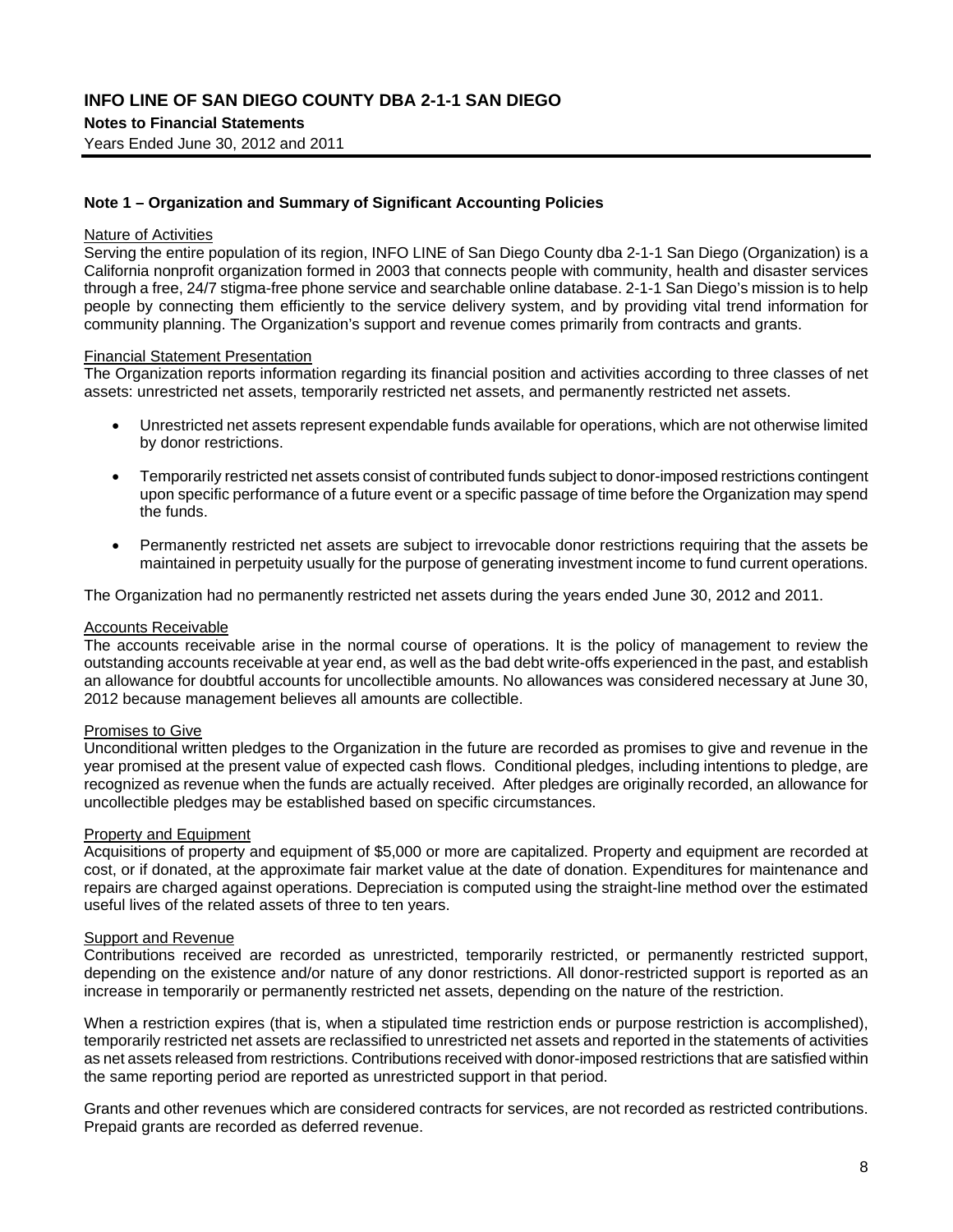**Notes to Financial Statements** 

Years Ended June 30, 2012 and 2011

#### **Note 1 – Organization and Summary of Significant Accounting Policies, continued**

#### Contributed Materials and Services

Contributed goods are recorded at their estimated fair market value at the time of donation. Such items are capitalized or charged to operations as appropriate. The fair market value of contributed professional services is reported as support and expense in the period in which the services are performed.

The Organization receives donated services from a variety of unpaid volunteers. No amounts have been recognized in the financial statements because the criteria for recognition as contributions of such volunteer effort have not been satisfied.

#### Advertising

The Organization expenses the cost of advertising as incurred.

#### Income Taxes

The Organization is exempt from income taxes under Section 501(c)(3) of the Internal Revenue Code and Section 23701(d) of the California Revenue and Taxation Code. The Organization has been determined by the Internal Revenue Service not to be a private foundation within the meaning of Section 509(a) of the Internal Revenue Code. The Organization may be subject to tax on income which is not related to its exempt purpose. For the years ended June 30, 2012 and 2011, no such unrelated business income was reported and, therefore, no provision for income taxes has been made.

The Organization follows the provisions of uncertain tax positions as addressed in FASB Accounting Standards Codification.The Organization recognizes accrued interest and penalties associated with uncertain tax positions as part of the income tax provision, when applicable. There are no amounts accrued in the financial statements related to uncertain tax positions for the years ended June 30, 2012 and 2011.

The Organization files informational and income tax returns in the United States and various state and local jurisdictions. The Organization's Federal income tax and informational returns for the years ended June 30, 2011, 2010 and 2009 are subject to examination by the Internal Revenue Service, generally for 3 years after the returns were filed. State and local jurisdictions have statutes of limitation that generally range from 3 to 5 years.

#### Use of Estimates

The preparation of financial statements in conformity with generally accepted accounting principles requires management to make estimates and assumptions that affect certain reported amounts and disclosures. Accordingly, actual results could differ from those estimates.

#### **Subsequent Events**

The Organization has evaluated subsequent events through October 26, 2012 which is the date the financial statements were available to be issued.

#### **Note 2 – Concentrations of Credit Risk**

Cash

The Organization maintains its cash in bank deposit accounts that are either insured by the Federal Deposit Insurance Corporation (FDIC) up to a limit of \$250,000 per depositor or certain non-interest bearing accounts that are fully insured by the FDIC. At June 30, 2012, the Organization did not have any cash that was exposed to uninsured deposit risk.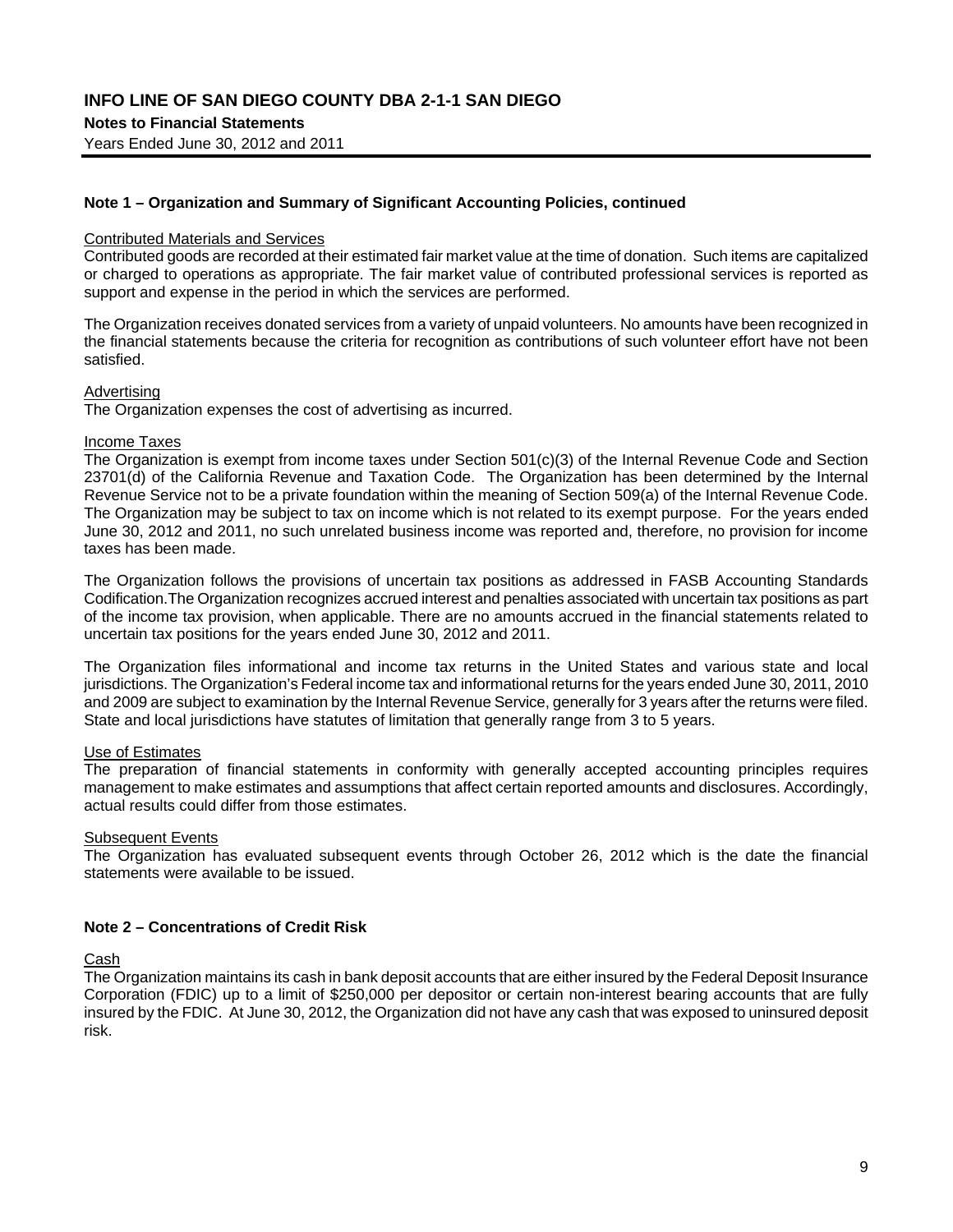Years Ended June 30, 2012 and 2011

#### **Note 2 – Concentrations of Credit Risk, continued**

#### **Customers**

During the year ended June 30, 2012 the Organization received funding of \$4,149,440 (73%) from three sources and during the year ended June 30, 2011 the Organization received funding of \$3,293,307 (67%) from two sources. At June 30, 2012 and 2011, amounts due from these funding sources included in accounts receivable were \$442,074 and \$470,389, respectively.

#### **Note 3 – Promises to Give**

Promises to give consist of the following:

|                                                                  | 2012              | 2011    |
|------------------------------------------------------------------|-------------------|---------|
| Due in one year or less<br>Due after one year through five years | 300,000<br>45,000 | 150,000 |
| Total promises to give                                           | 345,000           | 150,000 |

No allowance was considered necessary at June 30, 2012 and 2011 because management believes that all amounts are collectible. No discount was imputed because management determined the amounts to be insignificant.

#### **Note 4 – Property and Equipment**

Property and equipment consist of the following:

|                               | 2012          |     | 2011      |
|-------------------------------|---------------|-----|-----------|
| Computers                     | \$<br>317.870 | \$  | 249,500   |
| Leasehold improvements        | 302,628       |     | 302,628   |
| Furniture and equipment       | 216,376       |     | 213,733   |
| Generator                     | 120.536       |     | 120,536   |
| Website upgrade               | 86.890        |     | 86,890    |
| Telecommunications system     | 54,296        |     | 54,296    |
| Vehicle                       | 10,566        |     |           |
|                               | 1,109,162     |     | 1,027,583 |
| Less accumulated depreciation | (574,084)     |     | (414,474) |
|                               | \$<br>535,078 | \$. | 613,109   |

#### **Note 5 – Restrictions on Net Assets**

Temporarily restricted net assets are available for the following purposes:

|                                       | 2012          |     | 2011    |
|---------------------------------------|---------------|-----|---------|
| <b>Purpose and Time Restrictions:</b> |               |     |         |
| Health navigation                     | \$<br>45.000  | \$. | 20,000  |
| <b>Community Information Exchange</b> | 19.058        |     |         |
| IT equipment                          |               |     | 50,000  |
| San Diego Region Disaster Technology  |               |     | 40,800  |
| Capacity building                     |               |     | 7,793   |
| <b>CCAT</b> assessment                |               |     | 1,700   |
| Time Restrictions:                    |               |     |         |
| Promises to give                      | 295,000       |     | 100,000 |
|                                       | \$<br>359.058 |     | 220.293 |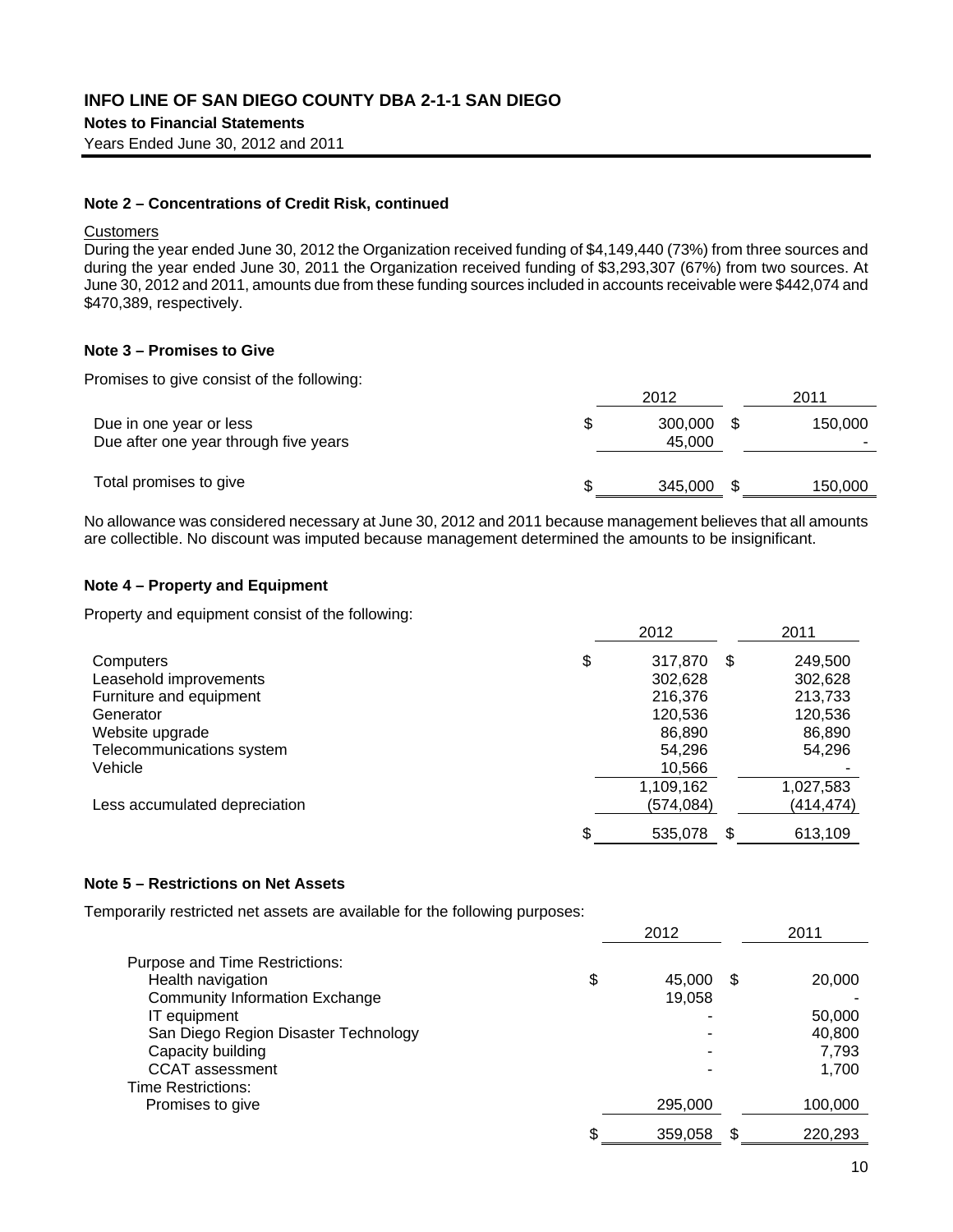#### **Notes to Financial Statements**

Years Ended June 30, 2012 and 2011

#### **Note 6 – Line of Credit**

The Organization has a \$400,000 unsecured line of credit with Union Bank at a variable rate of interest equal to the Wall Street Journal West Cost Edition prime rate plus 3.25% (6.5% at June 30, 2012). The line matures on May 25, 2013. No amounts were drawn on the line of credit during the years ended June 30, 2012 and 2011.

#### **Note 7 – Commitments**

The Organization leases facilities in San Diego for office space. The lease term is from January 1, 2011 to March 31, 2016. The current lease provides for a security deposit of \$19,130 and a monthly lease payment in the first month of \$17,019 followed by six discounted payments of \$8,246. Future payments return to the first month's amount and increase from 2.8% to 3.2% annually. The Organization also contracted with service providers for telephone services and support. The contract terms expire on various dates through 2014 with minimum monthly lease payments totaling \$22,537.

Rent expense for the years ended June 30, 2012 and 2011 was \$361,515 and \$394,066, respectively.

Minimum future lease payments at June 30, 2012 are due as follows:

| Year Ending       |                 |
|-------------------|-----------------|
| June 30,          |                 |
| 2013              | \$<br>333,422   |
| 2014              | 299,519         |
| 2015              | 239,767         |
| 2016              | 175,786         |
| 2017              | 3,392           |
| <b>Thereafter</b> |                 |
|                   | \$<br>1,051,886 |

#### **Note 8 – Functional Allocation of Expenses**

The costs of providing the various programs and activities have been summarized on a functional basis in the statements of activities. Accordingly, certain costs have been allocated among the programs and supporting services benefited.

#### **Note 9 – Reclassifications**

Certain items in the 2011 financial statements have been reclassified to conform to current year classifications. Such reclassifications had no effect on previously reported change in net assets.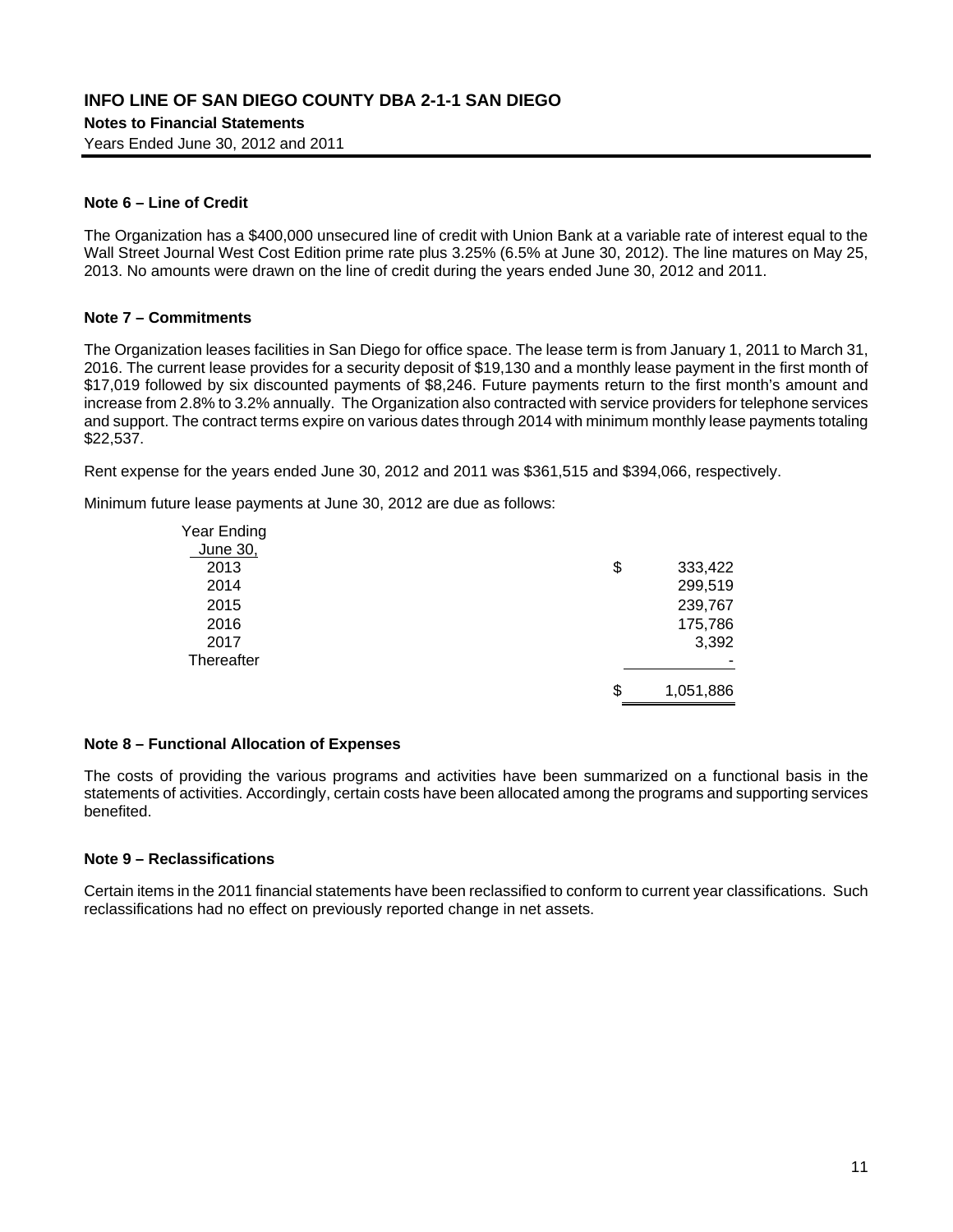**SUPPLEMENTAL INFORMATION**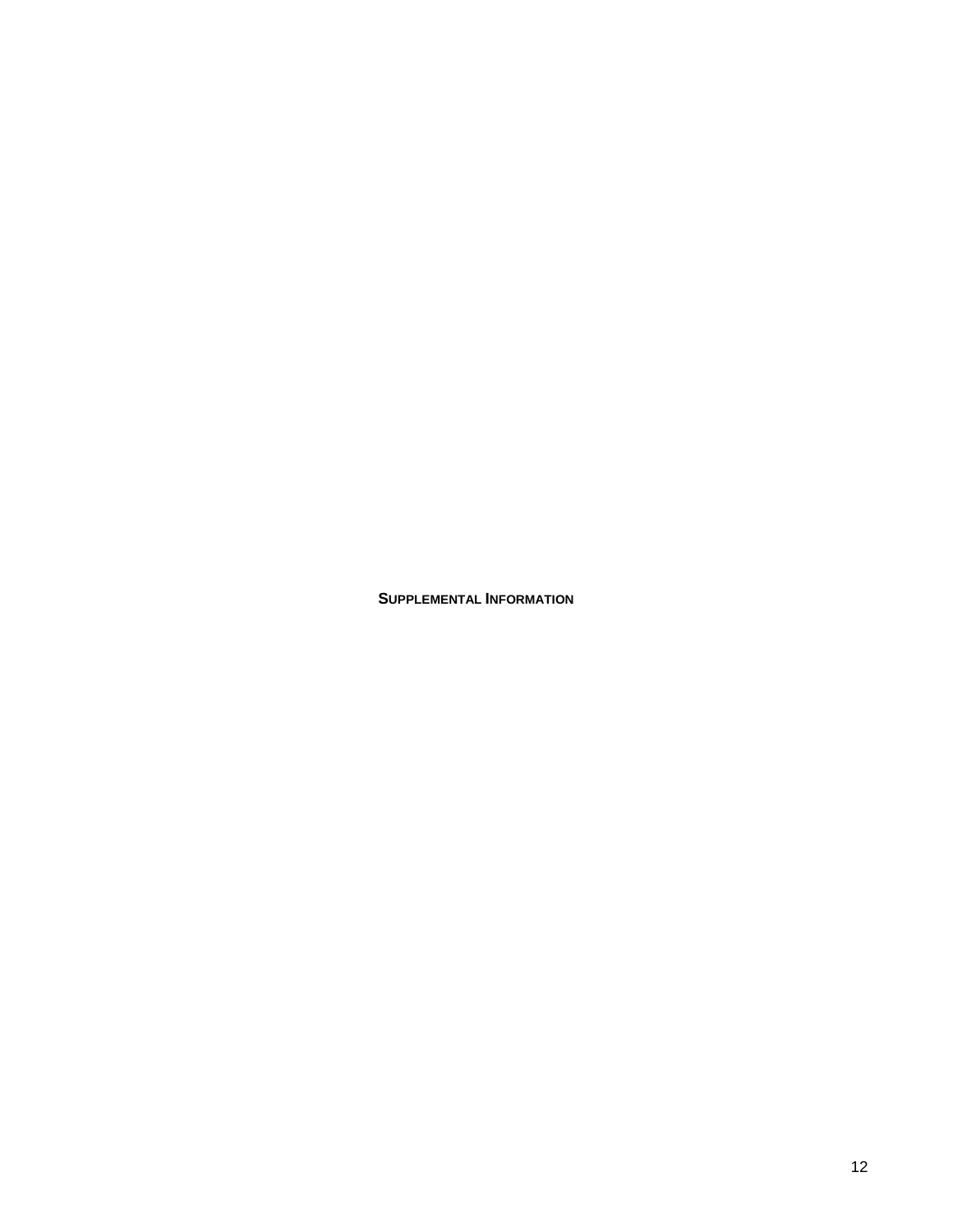

#### **REPORT ON INTERNAL CONTROL OVER FINANCIAL REPORTING AND ON COMPLIANCE AND OTHER MATTERS BASED ON AN AUDIT OF FINANCIAL STATEMENTS PERFORMED IN ACCORDANCE WITH** *GOVERNMENT AUDITING STANDARDS*

To the Board of Directors INFO LINE of San Diego County dba 2-1-1 San Diego San Diego, California

We have audited the financial statements of INFO LINE of San Diego County dba 2-1-1 San Diego as of and for the years ended June 30, 2012 and 2011, and have issued our report thereon dated October 26, 2012. We conducted our audits in accordance with auditing standards generally accepted in the United States of America and the standards applicable to financial audits contained in *Government Auditing Standards*, issued by the Comptroller General of the United States.

#### **Internal Control over Financial Reporting**

In planning and performing our audits, we considered INFO LINE of San Diego County dba 2-1-1 San Diego's internal control over financial reporting as a basis for designing our auditing procedures for the purpose of expressing our opinion on the financial statements, but not for the purpose of expressing an opinion on the effectiveness of INFO LINE of San Diego County dba 2-1-1 San Diego's internal control over financial reporting. Accordingly, we do not express an opinion on the effectiveness of INFO LINE of San Diego County dba 2-1-1 San Diego's internal control over financial reporting.

A *deficiency in internal control* exists when the design or operation of a control does not allow management or employees, in the normal course of performing their assigned functions, to prevent, or detect and correct misstatements on a timely basis. A *material weakness* is a deficiency, or combination of deficiencies, in internal control, such that there is a reasonable possibility that a material misstatement of the entity's financial statements will not be prevented, or detected and corrected on a timely basis.

Our consideration of internal control over financial reporting was for the limited purpose described in the first paragraph of this section and was not designed to identify all deficiencies in internal control over financial reporting that might be deficiencies, significant deficiencies or material weaknesses. We did not identify any deficiencies in internal control over financial reporting that we consider to be material weaknesses, as defined above.

#### **Compliance and Other Matters**

As part of obtaining reasonable assurance about whether INFO LINE of San Diego County dba 2-1-1 San Diego's financial statements are free of material misstatement, we performed tests of its compliance with certain provisions of laws, regulations, contracts, and grant agreements, noncompliance with which could have a direct and material effect on the determination of financial statement amounts. However, providing an opinion on compliance with those provisions was not an objective of our audits, and accordingly, we do not express such an opinion. The results of our tests disclosed no instances of noncompliance or other matters that are required to be reported under *Government Auditing Standards*.

AKT LLP, CPAs and Business Consultants | SAN DIEGO | 7676 Hazard Center Drive, Suite 1300, San Diego, CA 92108 Phone: 760.431.8440 Fax: 760.431.9052

PORTLAND, OR | SALEM, OR | CARLSBAD, CA | ESCONDIDO, CA | SAN DIEGO, CA | ANCHORAGE, AK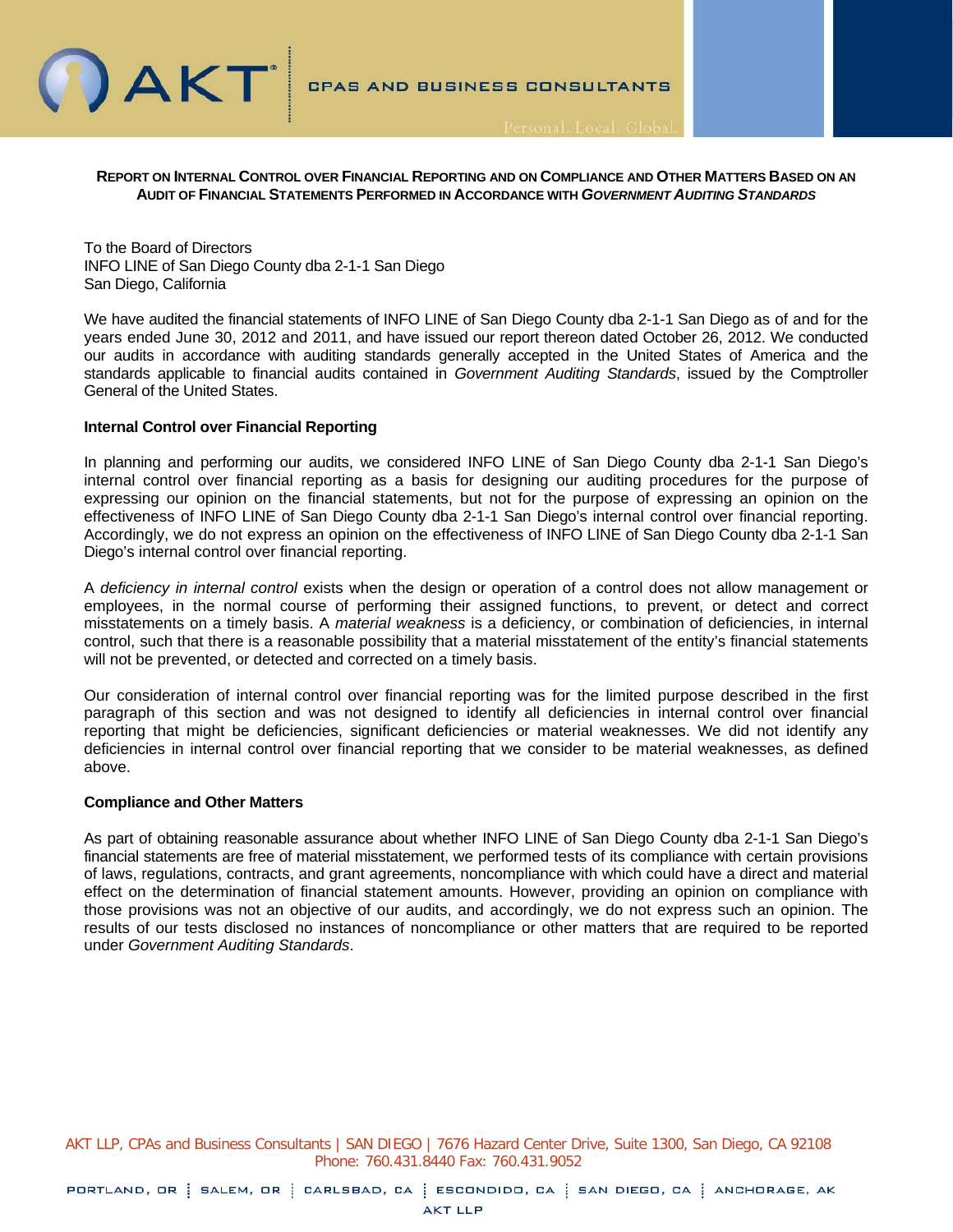#### **REPORT ON INTERNAL CONTROL OVER FINANCIAL REPORTING AND ON COMPLIANCE AND OTHER MATTERS BASED ON AN AUDIT OF FINANCIAL STATEMENTS PERFORMED IN ACCORDANCE WITH** *GOVERNMENT AUDITING STANDARDS*

(continued)

This report is intended solely for the information and use of the audit committee, board of directors, management, and others within the Organization, and federal awarding agencies and pass-through entities and is not intended to be and should not be used by anyone other than these specified parties.

 $AKTLLP$ 

San Diego, California October 26, 2012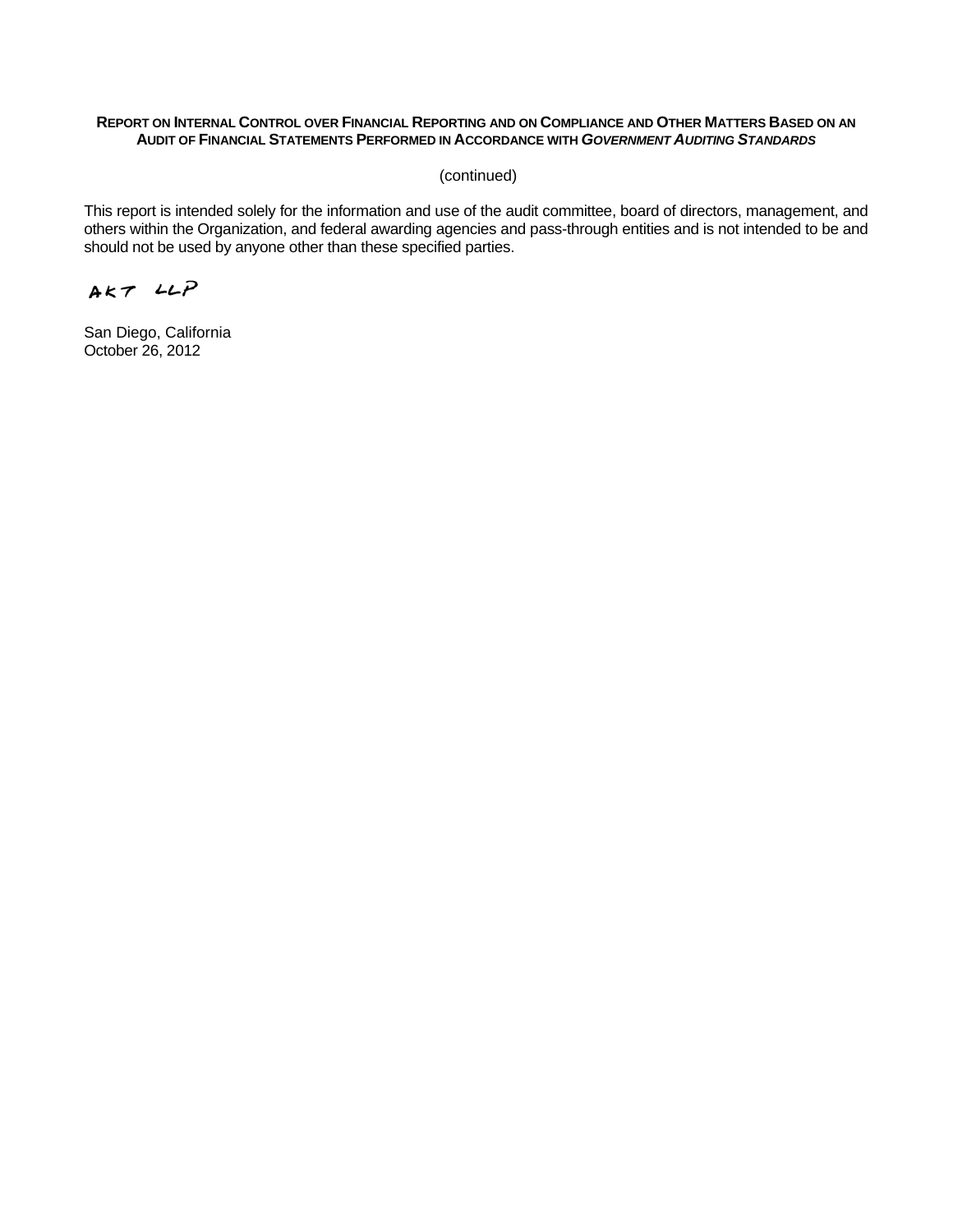

#### **INDEPENDENT AUDITORS' REPORT ON COMPLIANCE WITH REQUIREMENTS THAT COULD HAVE A DIRECT AND MATERIAL EFFECT ON EACH MAJOR PROGRAM AND ON INTERNAL CONTROL OVER COMPLIANCE IN ACCORDANCE WITH OMB CIRCULAR A-133**

To the Board of Directors INFO LINE of San Diego County dba 2-1-1 San Diego San Diego, California

#### **Compliance**

We have audited INFO LINE of San Diego County dba 2-1-1 San Diego's compliance with the types of compliance requirements described in the *OMB Circular A-133 Compliance Supplement* that could have a direct and material effect on each of INFO LINE of San Diego County dba 2-1-1 San Diego's major federal programs for the year ended June 30, 2012. INFO LINE of San Diego County dba 2-1-1 San Diego's major federal programs are identified in the summary of auditors' results section of the accompanying schedule of findings and questioned costs. Compliance with the requirements of laws, regulations, contracts, and grants applicable to each of its major federal programs is the responsibility of INFO LINE of San Diego County dba 2-1-1 San Diego's management. Our responsibility is to express an opinion on INFO LINE of San Diego County dba 2-1-1 San Diego's compliance based on our audit.

We conducted our audit of compliance in accordance with auditing standards generally accepted in the United States of America; the standards applicable to financial audits contained in *Government Auditing Standards,* issued by the Comptroller General of the United States; and OMB Circular A-133, *Audits of States, Local Governments, and Non-Profit Organizations*. Those standards and OMB Circular A-133 require that we plan and perform the audit to obtain reasonable assurance about whether noncompliance with the types of compliance requirements referred to above that could have a direct and material effect on a major federal program occurred. An audit includes examining, on a test basis, evidence about INFO LINE of San Diego County dba 2-1-1 San Diego's compliance with those requirements and performing such other procedures as we considered necessary in the circumstances. We believe that our audit provides a reasonable basis for our opinion. Our audit does not provide a legal determination of INFO LINE of San Diego County dba 2-1-1 San Diego's compliance with those requirements.

In our opinion, INFO LINE of San Diego County dba 2-1-1 San Diego complied, in all material respects, with the requirements referred to above that could have a direct and material effect on each of its major federal programs for the year ended June 30, 2012.

#### **Internal Control over Compliance**

Management of INFO LINE of San Diego County dba 2-1-1 San Diego is responsible for establishing and maintaining effective internal control over compliance with the requirements of laws, regulations, contracts, and grants applicable to federal programs. In planning and performing our audit, we considered INFO LINE of San Diego County dba 2-1-1 San Diego's internal control over compliance with the requirements that could have a direct and material effect on a major federal program in order to determine our auditing procedures for the purpose of expressing our opinion on compliance and to test and report on internal control over compliance in accordance with OMB Circular A-133, but not for the purpose of expressing an opinion on the effectiveness of internal control over compliance. Accordingly, we do not express an opinion on the effectiveness of INFO LINE of San Diego County dba 2-1-1 San Diego's internal control over compliance.

AKT LLP, CPAs and Business Consultants | SAN DIEGO | 7676 Hazard Center Drive, Suite 1300, San Diego, CA 92108 Phone: 619.810.4940 Fax: 619.810.4941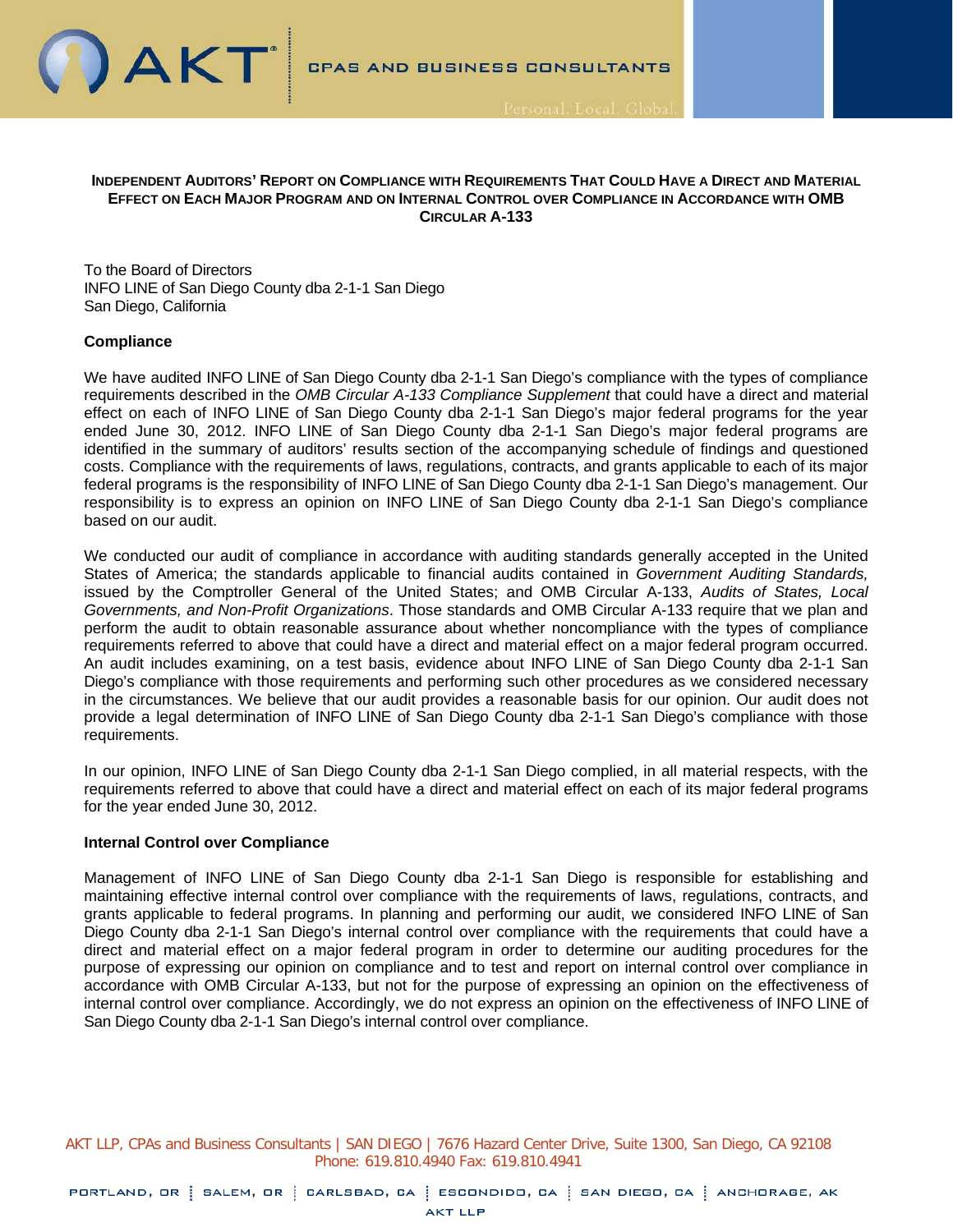#### **INDEPENDENT AUDITORS' REPORT ON COMPLIANCE WITH REQUIREMENTS THAT COULD HAVE A DIRECT AND MATERIAL EFFECT ON EACH MAJOR PROGRAM AND ON INTERNAL CONTROL OVER COMPLIANCE IN ACCORDANCE WITH OMB CIRCULAR A-133**

(continued)

A *deficiency in internal control over compliance* exists when the design or operation of a control over compliance does not allow management or employees, in the normal course of performing their assigned functions, to prevent, or detect and correct, noncompliance with a type of compliance requirement of a federal program on a timely basis. A *material weakness in internal control over compliance* is a deficiency, or combination of deficiencies, in internal control over compliance, such that there is a reasonable possibility that material noncompliance with a type of compliance requirement of a federal program will not be prevented, or detected and corrected, on a timely basis.

Our consideration of internal control over compliance was for the limited purpose described in the first paragraph of this section and was not designed to identify all deficiencies in internal control over compliance that might be deficiencies, significant deficiencies or material weaknesses. We did not identify any deficiencies in internal control over compliance that we consider to be material weaknesses, as defined above.

This report is intended solely for the information and use of the audit committee, board of directors, management, others within the Organization, and federal awarding agencies and pass-through entities and is not intended to be and should not be used by anyone other than these specified parties.

 $AKTLLP$ 

San Diego, California October 26, 2012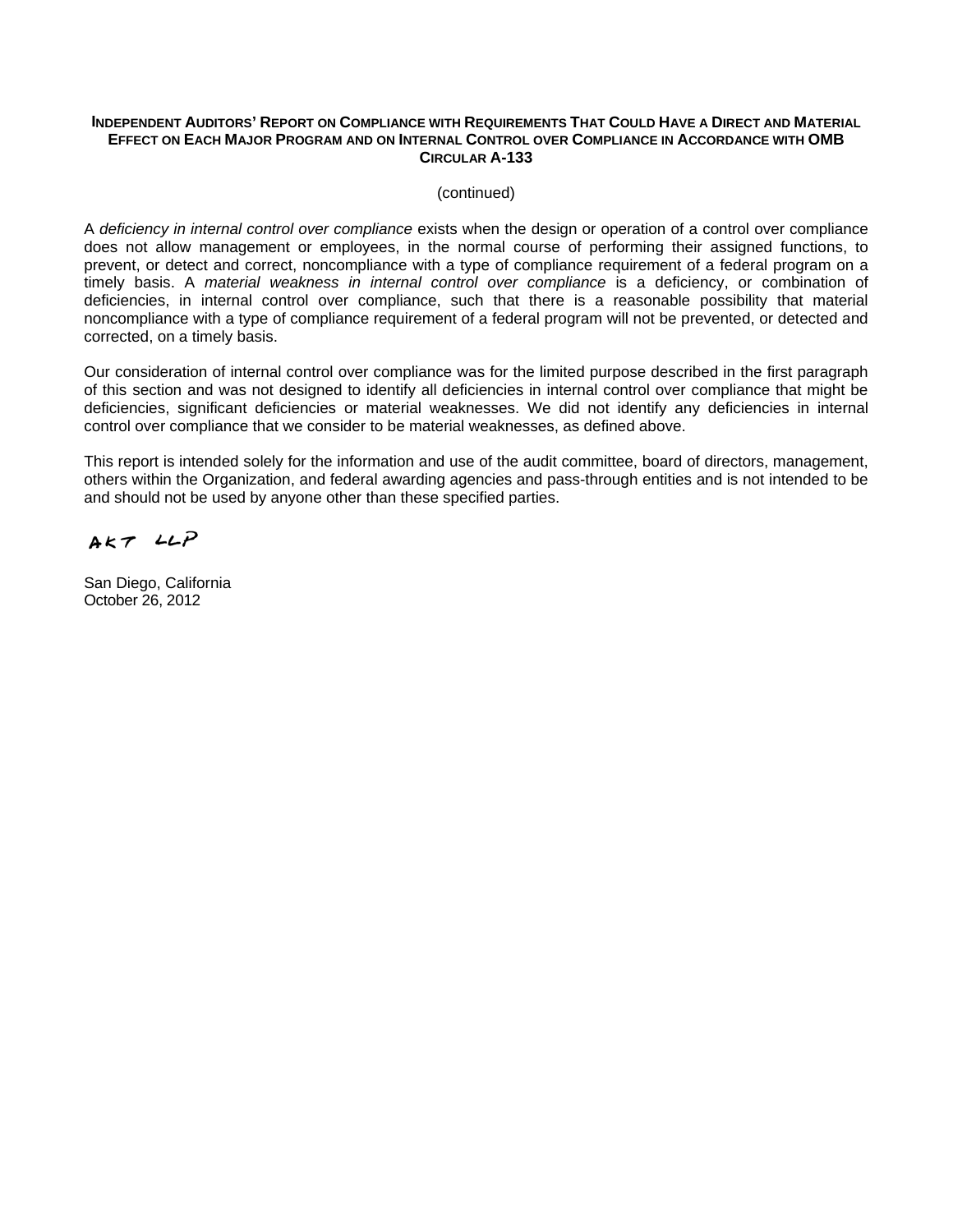#### **Schedule of Expenditures of Federal Awards**

| Federal/Pass-Through Grantor and Program Title       | Federal<br><b>CFDA</b><br><b>Number</b> | Agency or<br>Pass-Through<br>Grantor No. | <b>Expenditures</b> |
|------------------------------------------------------|-----------------------------------------|------------------------------------------|---------------------|
| U.S. Department of Health and Human Services         |                                         |                                          |                     |
| Pass-through County of San Diego:                    |                                         |                                          |                     |
| Admin for Children and Families Contract             | 93.569                                  | 520056                                   | \$<br>9,600         |
| Medi-Cal Administrative Activities Contract          | 93.778                                  | <b>MAA 128</b>                           | 100,577             |
|                                                      |                                         |                                          | 110,177             |
| U.S. Department of Agriculture                       |                                         |                                          |                     |
| Pass-through California Department of Public Health: |                                         |                                          |                     |
| CalFresh                                             | 10.561                                  | 10-10163                                 | 1,871,093           |
|                                                      |                                         |                                          | \$<br>1,981,270     |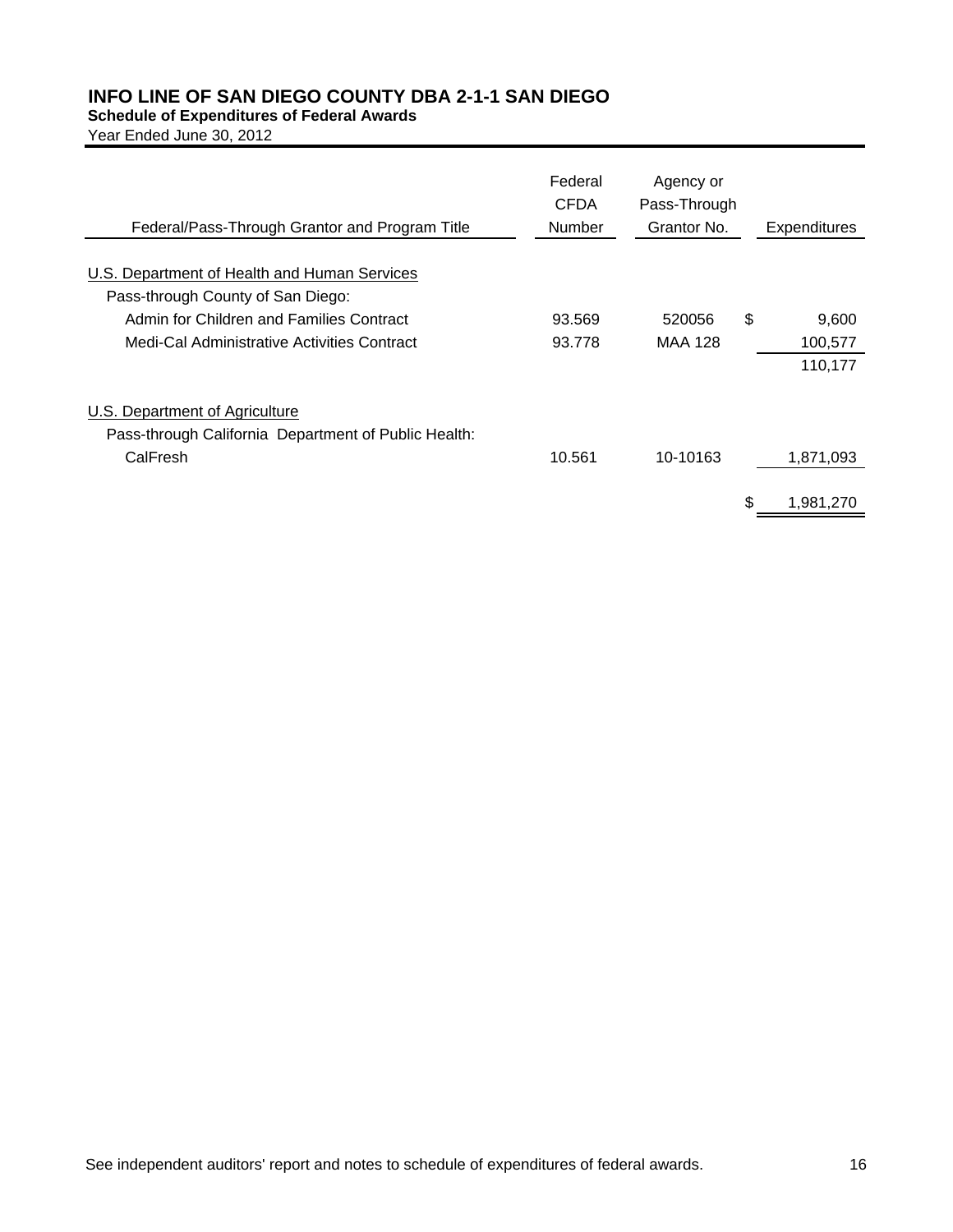#### **Note 1 – Basis of Presentation**

The accompanying schedule of expenditures of federal awards includes the federal grant activity of INFO LINE of San Diego County dba 2-1-1 San Diego and is presented on the accrual basis of accounting. The information in this schedule is presented in accordance with the requirements of OMB Circular A-133, *Audits of States, Local Governments, and Non-Profit Organizations*.

#### **Note 2 – Amounts Provided to Subrecipients**

The following amounts were provided to subrecipients, other 211 organizations in California, from the CalFresh Program during the year ended June 30, 2012:

| 211 Alameda County                 | \$<br>22,925  |
|------------------------------------|---------------|
| 211 Contra Costa                   | 4,060         |
| 211 Fresno                         | 59,170        |
| 211 Kern County                    | 52,445        |
| 211 Kings County                   | 4,330         |
| 211 Los Angeles                    | 231,185       |
| 211 Monterey                       | 30,910        |
| 211 Orange County.                 | 213,365       |
| 211 Riverside County               | 23,315        |
| 211 Sacramento                     | 40,640        |
| 211 San Bernardino.                | 53,425        |
| 211 San Francisco                  | 17,290        |
| 211 Santa Barbara                  | 12,050        |
| 211 Santa Clara County             | 34,955        |
| 211 Sonoma County                  | 13,305        |
| 211 Stanislaus                     | 2,385         |
| 211 Tulare County                  | 9,010         |
| 211 United Way of the Wine Country | 5,675         |
| 211 Ventura County                 | 26,540        |
|                                    | \$<br>856,980 |